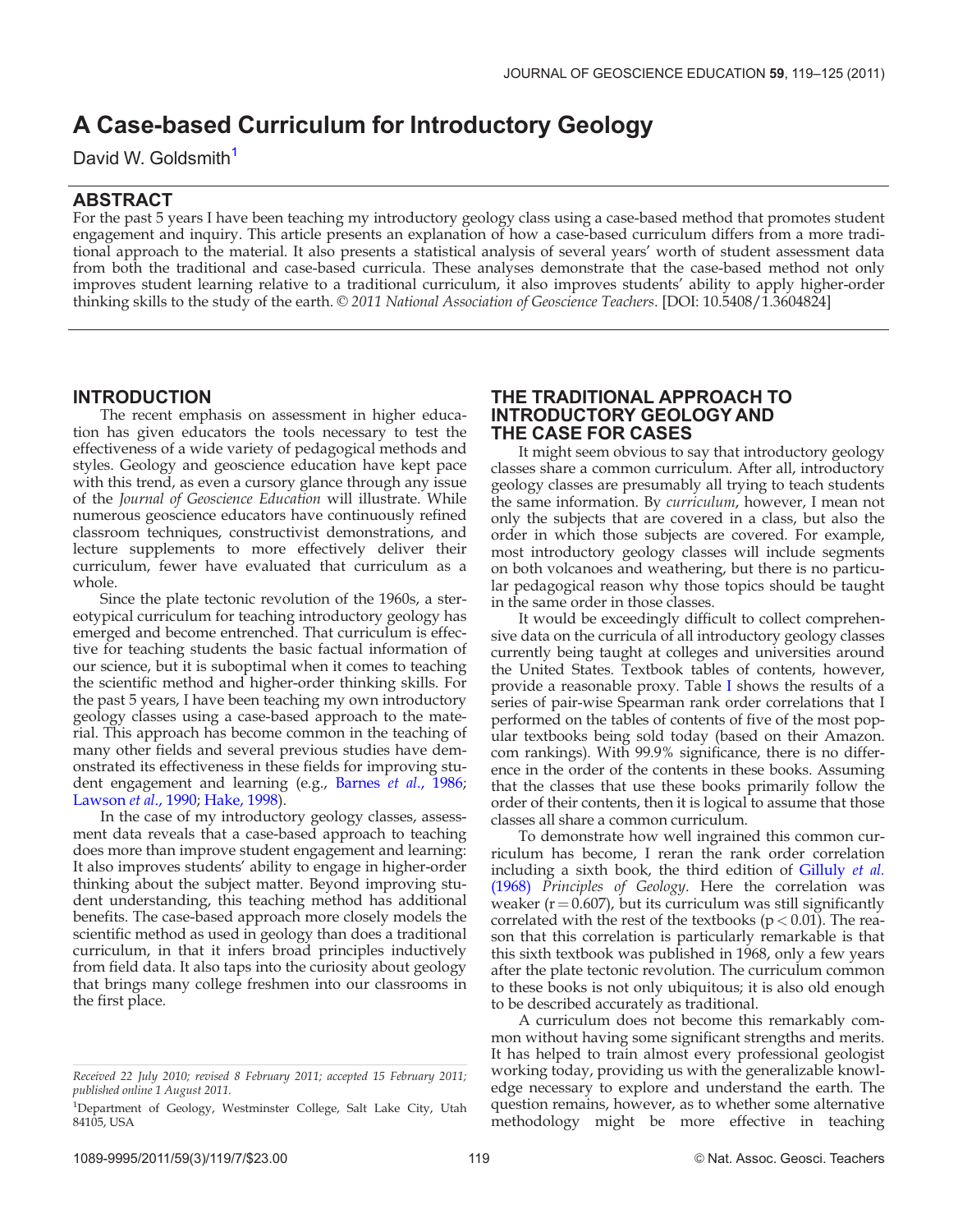<span id="page-1-0"></span>TABLE I: Results of a Spearman rank order correlation analysis of the tables of contents of some popular introductory geology textbooks. All correlation coefficients are significant at p < 0.001 indicating that there is no statistically significant variation in the order in which these books cover geological concepts.

|       | <b>SPP&amp;F</b>                                             | $C$ & $W$                               | PC&M | TL&T | MW&H |
|-------|--------------------------------------------------------------|-----------------------------------------|------|------|------|
| SPP&F | X                                                            |                                         |      |      |      |
| C&W   | $r = 0.950$                                                  | X                                       |      |      |      |
| PC&M  |                                                              | $r = 0.846$   $r = 0.802$               | X    |      |      |
| TL&T  |                                                              | $r = 0.994$   $r = 0.963$   $r = 0.789$ |      | X    |      |
|       | MW&H   $r = 0.990$   $r = 0.963$   $r = 0.779$   $r = 0.989$ |                                         |      |      | X    |

Key:

SPP&F: [Skinner](#page-6-0) et al., 2006, 5th edition

C&W: [Chernicoff and Whitney, 2006,](#page-6-0) 4th edition

PC&M: [Plummer](#page-6-0) et al., 2007, 12th edition

TL&T: [Tarbuck](#page-6-0) et al., 2004, 8th edition

MW&H: [Monroe](#page-6-0) et al., 2006, 6th edition

geological concepts, or in teaching the thinking skills that underlie geology as a science. One possible alternative is case-based teaching.

Case-based education turns the traditional approach to pedagogy on its head. A traditional curriculum in any discipline begins by teaching students broad concepts and fundamentals and then applying those principles to selected examples. Case-based education begins with those selected examples and requires the students to work constructively, using information from the examples to infer what the principles at work must be ([Savery and Duffy,](#page-6-0) [1996](#page-6-0))

Case-based education is already part of the curriculum at many business and law schools ([Barnes](#page-6-0) et al., 1986) and has, over the past few decades, become a useful tool for biology and physics instruction as well ([Lewis, 1994\)](#page-6-0). In fact, case-based teaching has become so common in some fields that entire taxonomies exist for different types of cases depending on the length of the case, the role of the in-structor, and the number of students involved ([Hake, 1998](#page-6-0); [Herreid, 2006\)](#page-6-0). Research into student learning in casebased science courses has shown that students in casebased courses are typically more engaged, think more critically about scientific questions, and become more comfortable applying scientific principles [\(Herreid, 1994\)](#page-6-0).

Case-based education has an additional strength that is particularly relevant to geology, in that it capitalizes on the curiosity that brings students into our classrooms in the first place. Part of the impetus for my course redesign was a frustration I often felt in talking to students on the first day of class. Almost inevitably, each semester students would stay behind that first day and ask me about some geologic feature of Southern Utah or Yellowstone National Park that they had seen. Equally inevitably, the students would seem crestfallen when I told them that we would get to those things after the midterm, but that in order to really understand them we first needed to talk about fluid flows and mineral formation. Under a case-based curriculum, the same subjects and sites that foster student curiosity and that bring students into a geology classroom in the first place also drive their learning.

# IMPLEMENTATION

In designing this new curriculum, I had two goals in mind. I wanted to create a greater sense of narrative engagement in my class. In other words, I wanted my students to get interested in the story of how the earth works, and how it has changed through time. Moreover, I wanted this increased engagement to get my students curious about the earth and how geologists learn about it. This combination of narrative engagement and curiosity should be reflected in an improved ability to interpret data and understand geologic processes.

Doing something new and interesting in the classroom is usually fun and refreshing for the instructor, but change is only worthwhile if it improves students learning. When I decided to change my introductory geology class to a casebased class, I wanted to make sure that it would be worthwhile. As such, implementing the change in curriculum actually required three discrete steps.

The first step in changing my curriculum took place in the fall of 2004. During this semester, I taught introductory geology one last time using a traditional curriculum. I did this in order to collect data on exactly how well my students were learning concepts under this curriculum. Each day's class began with a short (2–3 question) multiplechoice quiz on the previous day's material. Additionally, each hour exam incorporated 20 multiple-choice questions as well as a few short answer or problem-type questions. These evaluations provided me with over 100 different points of assessment data apiece for the 50 students who took the class that semester.

The second step in changing my curriculum was creating the curriculum itself. I spent the summer of 2005 restructuring the class and finding case studies. I wanted these case studies to be both geologically and geographically diverse. I also tried to choose areas that had some particularly puzzling aspect to their geology. This change in curriculum was inspired in part by students asking questions about things they had seen prior to coming to class. I wanted that sense of curiosity to continue through the semester and drive students' learning.

The final step in changing my curriculum was assessing the effectiveness of the new curriculum. I began using the case-based method in the fall of 2005. While the curriculum was quite different from what I had done in the past, I continued to evaluate student learning in the same fashion. Every session began with a multiple-choice quiz and each exam incorporated multiple-choice questions as well. Since this was still an introductory geology class, I was able to keep the topics of the questions, though not the questions themselves, similar from semester to semester. I therefore could compare students' performance on these quizzes and exams under the case-based curriculum with students' performance under the traditional curriculum.

## THE CASE-BASED CURRICULUM

Table [II](#page-2-0) shows the topics that I covered in class and the order in which I covered them when I still taught introductory geology using a traditional curriculum. When I redesigned my class around a case-based model, I wanted to be sure that the conceptual base for the class remained the same; that is, that students would leave the class with the same knowledge base that they would gain through a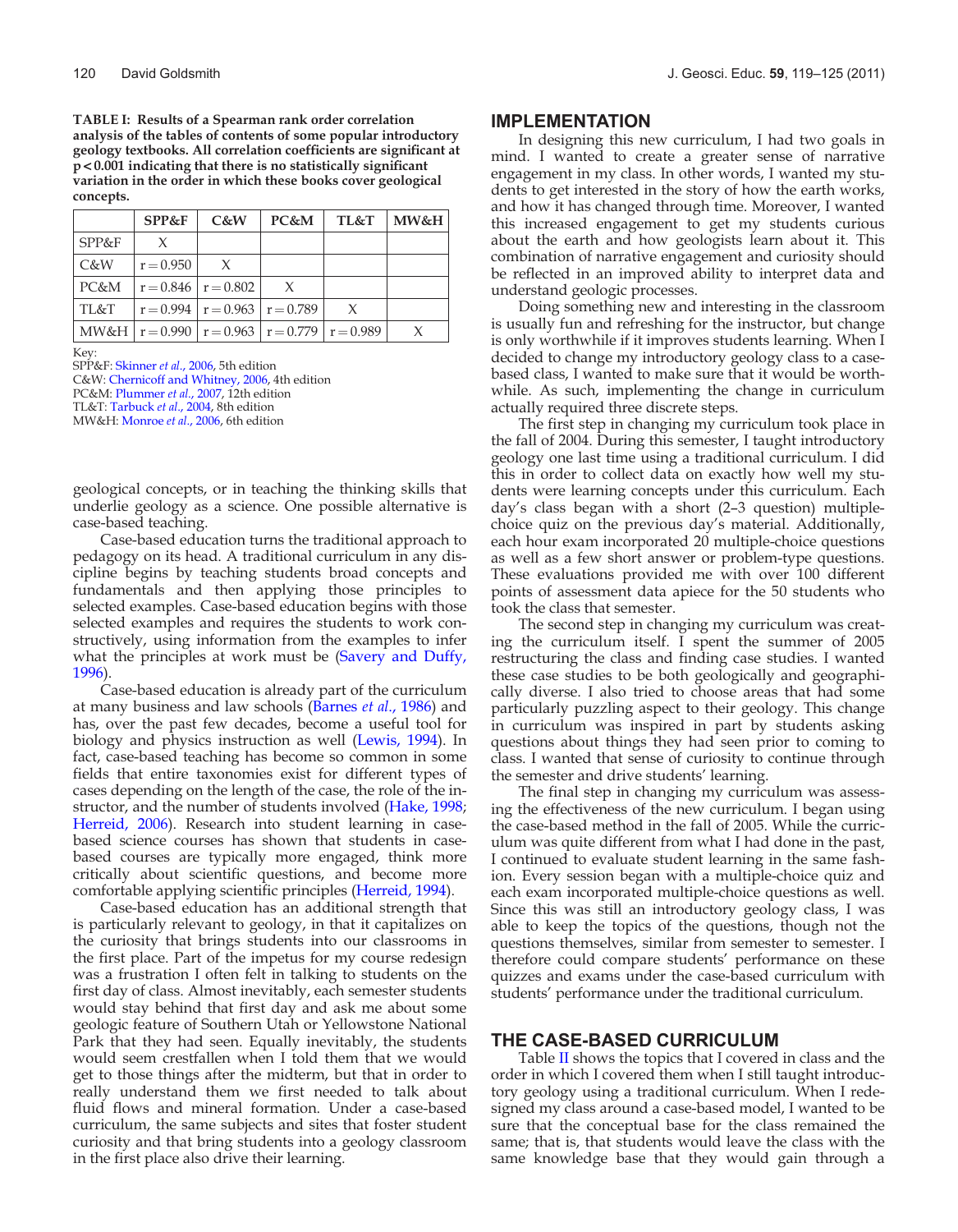#### <span id="page-2-0"></span>TABLE II: The order of lecture material I used when teaching introductory geology with a traditional curriculum.

- Part One: The Age and Structure of the Earth
	- <sup>o</sup> Deep Time
	- <sup>o</sup> Sedimentary Rocks
	- <sup>o</sup> Relative Dating
	- **Designeous Rocks**
	- <sup>o</sup> Metamorphic Rocks
	- Radiometric Dating <sup>o</sup> Rock Deformation
- Part Two: Plate Tectonics
	- <sup>o</sup> Mountain Formation
	- <sup>o</sup> Seafloor Spreading
	- <sup>o</sup> Plate Tectonics
	- <sup>o</sup> Relative Plate Motion
	- <sup>o</sup> Absolute Plate Motion
	- Plate Boundary Types
	- $\circ$  Earthquakes
- Part Three: Surficial Processes
	- <sup>o</sup> Global Climate Change
	- <sup>o</sup> Stable Isotope Geochemistry
	- <sup>o</sup> Glaciers and Glaciation
	- <sup>o</sup> Weathering and Erosion
	- <sup>o</sup> Hydrologic Cycling

traditional curriculum. Under a case-based curriculum, however, the organizing features of the semester are not principles of geology, but notable geologic locales.

My case-based introductory geology class is organized around six geologic questions. Each of these questions is in turn related to a particular region of the earth. In studying these regions, students learn the geologic principles necessary to answer the questions. The questions are:

- The Great Salt Lake: Why is it so salty?
- Tibet or Iceland: Where is the world's tallest mountain?
- The Pacific Ocean: Why are the volcanoes in the middle of the ocean so different from the ones around the edge?
- Eastern Africa: How has Lake Tanganyika persisted for so long?
- The Caribbean: How do tectonic processes affect global climatic patterns?
- Antarctica: Will there be a geologic record of human activity?

Table III shows the order in which students learn geologic principles under this curriculum. Rank order analysis shows no significant correlation between the structuring of this curriculum and the more traditional curriculum described previously ( $r = 0.393$ ).

Considering how different this curriculum is from that presented in most textbooks, finding the right supplemental material for the class was a challenge. In previous years, I had assigned [Chernicoff and Whitney's \(2006\)](#page-6-0) textbook Geology and made my lecture notes available on-line. Under the new curriculum, I changed the status of the textbook from required to suggested supplement. There were no formal assignments from the book, but I put a copy on reserve in the library and suggested that it might be a good place for students to look up concepts that they might have additional questions about after class. In place of the TABLE III: An outline of the case-based curriculum that I have been using for the past several years. Note that all of the same topics are still covered but they are covered in a different order and using an inquiry-based format that creates a narrative context for the information.

- Part One: The Great Salt Lake
	- Question: Why is it so salty?
	- Deep Time
	- Relative Dating
	- Hydrologic Cycling
	- Minerals
	- Weathering & Erosion
	- Clastic Sedimentary Rocks
	- Metamorphic Rocks
	- **n** Intrusive Igneous Rocks
	- $\circ$  Answer: Salt in the Great Salt Lake comes from the weathering and erosion of igneous intrusions in the nearby Wasatch Mountains. The terminal nature of the lake allows trace amounts of sodium and chlorine to accumulate and concentrate over time.
- Part Two: Tibet and Iceland
	- $\circ$  Question: Where is the world's tallest mountain?
		- **Exercise Isostatic Rebound**
		- $\blacksquare$  Earthquakes
		- The Deep Structure of the Earth
		- Volcanic Igneous Rocks
		- Paleomagnetism
	- $\blacksquare$  Absolute Dating
	- Rock Deformation
	- Seafloor Spreading
	- Mountains and Mountain Formation
	- $\circ$  Answer: Iceland claims to have the tallest mountain on earth (Oraefajokull) because they start measuring from its base at the seafloor. If you were to measure Mt. Everest from its true base deep in the mantle, however, it would still dwarf any other mountain on earth.
- Part Three: The Pacific Ocean
	- Question: Why are the volcanoes in the middle of the ocean so different from the ones around the edge?
		- Plate Tectonics
		- Absolute Plate Motion
		- Relative Plate Motion
		- **Exercise Convergent Plate Boundaries**
	- $\circ$  Answer: The volcanoes in the middle of the Pacific are different than the ones around the edge because they are shield volcanoes, not stratovolcanoes.
- Part Four: Eastern Africa
	- <sup>o</sup> Question: How has Lake Tanganyika persisted for so long?
		- **Divergent Plate Boundaries**
		- Triple Junctions
		- Euler Poles
	- $\circ$  Answer: Lake Tanganyika continues to get deeper through time because it is on a divergent boundary between the Nubian and Somali Plates.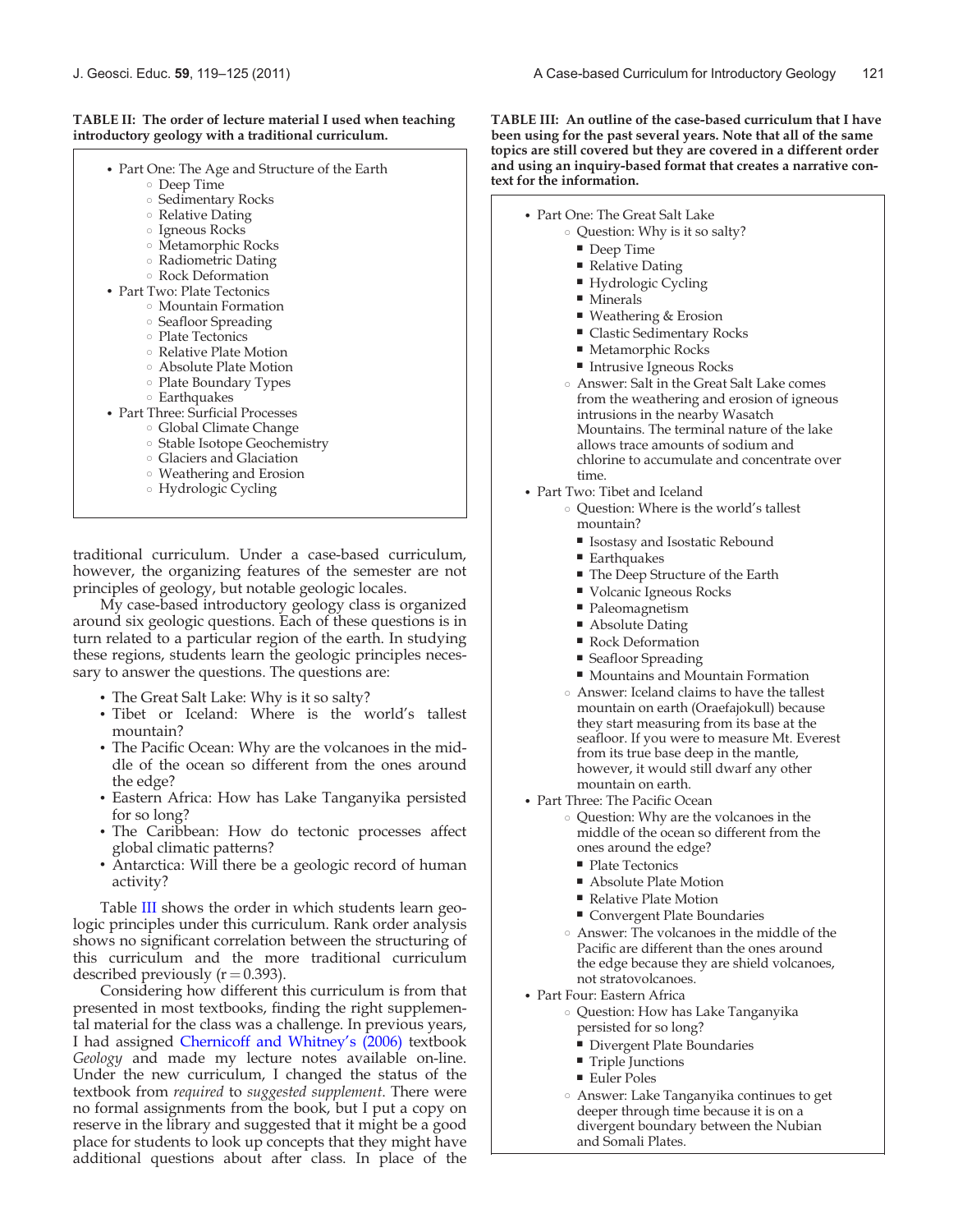## TABLE III. Continued

- Part Five: The Caribbean
	- $\circ$  Question: How do tectonic processes affect global climatic patterns?
		- Chemical Sedimentary Rocks
		- Oceanic and Atmospheric Circulation
		- Stable Isotope Geochemistry
		- Transvergent Plate Boundaries
	- $\circ$  Answer: The motion of continental plates can change patterns of oceanic circulation, and therefore climatic patterns.
- Part Six: Antarctica
	- Question: Will there be a geologic record of human activity?
		- Milankovich Cycling
		- Glaciers and Glaciation
		- Atmospheric Chemistry
		- $\blacksquare$  Global Warming
	- <sup>o</sup> Answer: Human activity has already changed global climatic patterns and atmospheric chemistry significantly enough to be recorded in the geologic record.

textbook, I required students to purchase the USGS map This Dynamic Planet [\(Simkin](#page-6-0) et al., 2006). The map is a map of the earth including plate boundaries and undersea topography. Additionally, the map shows the location of all recorded volcanic eruptions over recorded history as well as the location, intensity, and depth of all significant earthquakes of the past several centuries. I also continued to make my lecture notes available on-line.

In designing this new curriculum, my goal was not only to increase student engagement with the subject matter but also to make the students' class experience more accurately reflective of how the science of geology is done. The principles that underlie modern geology were, for the most part, inferred from fieldwork. Likewise, in a casebased course, the principles of geology are inferred by studying real geological locales.

## Assessing the Curriculum: Data

In order to analyze changes in student performance across the two curricula, I relied primarily on data obtained from multiple-choice questions. Multiple-choice questions are an effective way to quickly capture students' understanding of geological concepts. Furthermore, carefully designed multiple-choice questions can also test students' ability to apply these concepts and to use their knowledge toward other higher order thinking skills [\(Fuhrman, 1996\)](#page-6-0).

I devised five different types of multiple-choice questions, reflecting five different stages of learning and thinking as described by [Bloom \(1956\):](#page-6-0)

- Questions that required simple factual recall.
- Questions that required students to define a term.
- Questions that required students to interpret data.
- Questions that required students to extrapolate the results of a process.
- Questions that required students to classify objects.

Of these five question-types, I coded factual recall and definition questions as testing lower-order thinking skills. I coded interpretation, classification, and process-related questions as testing higher-order thinking skills. Examples of each type of question are as follows.

#### Factual Recall

The currently accepted age of the earth is:

- a. 4,500,000,000 years
- b. 30,000,000 years
- c. 5,400,000,000,000 years
- d. 220,000 years

## Definition

The large pebbles that move along the bottom of a stream are called the stream's:

- a. Bed load
- b. Suspended load
- c. Wide load
- d. Cobble load

#### Interpretation

Sediments that accumulate in stagnant swamps and bogs are sometimes very fine-grained and dark black in color. These are also characteristics of sediments that accumulate in which of the following environments?

- a. The deep ocean
- b. Streams
- c. Beaches
- d. Lakes
- Processes

After two half-lives, what percentage of a radioactive isotope will have decayed into a daughter product?

- a. 100%
- b. 75%
- c. 50%
- d. 25%

## Classification

Basalt is an extrusive igneous rock with a chemical composition most similar to:

- a. Granite
- b. Andesite
- c. Sandstone
- d. Gabbro

For every multiple-choice question on every quiz and every exam, I recorded the percentage of students that got that question correct as well as the type of thinking being tested. I continued using multiple-choice questions after making the change to case-based education. In some cases, I would use a different question to test the same topic; in other cases I would use the same question from semester to semester with different incorrect answers for the students to choose from.

Beginning in the fall of 2009, I added a second source of data to my analysis of student performance. On the first day of class, I gave my students a 15-question quiz made up of questions from the Geoscience Concept Inventory (GCI) (Ward *et al.,* 2010). I did not figure this quiz into their average for the semester, and in fact, did not return it to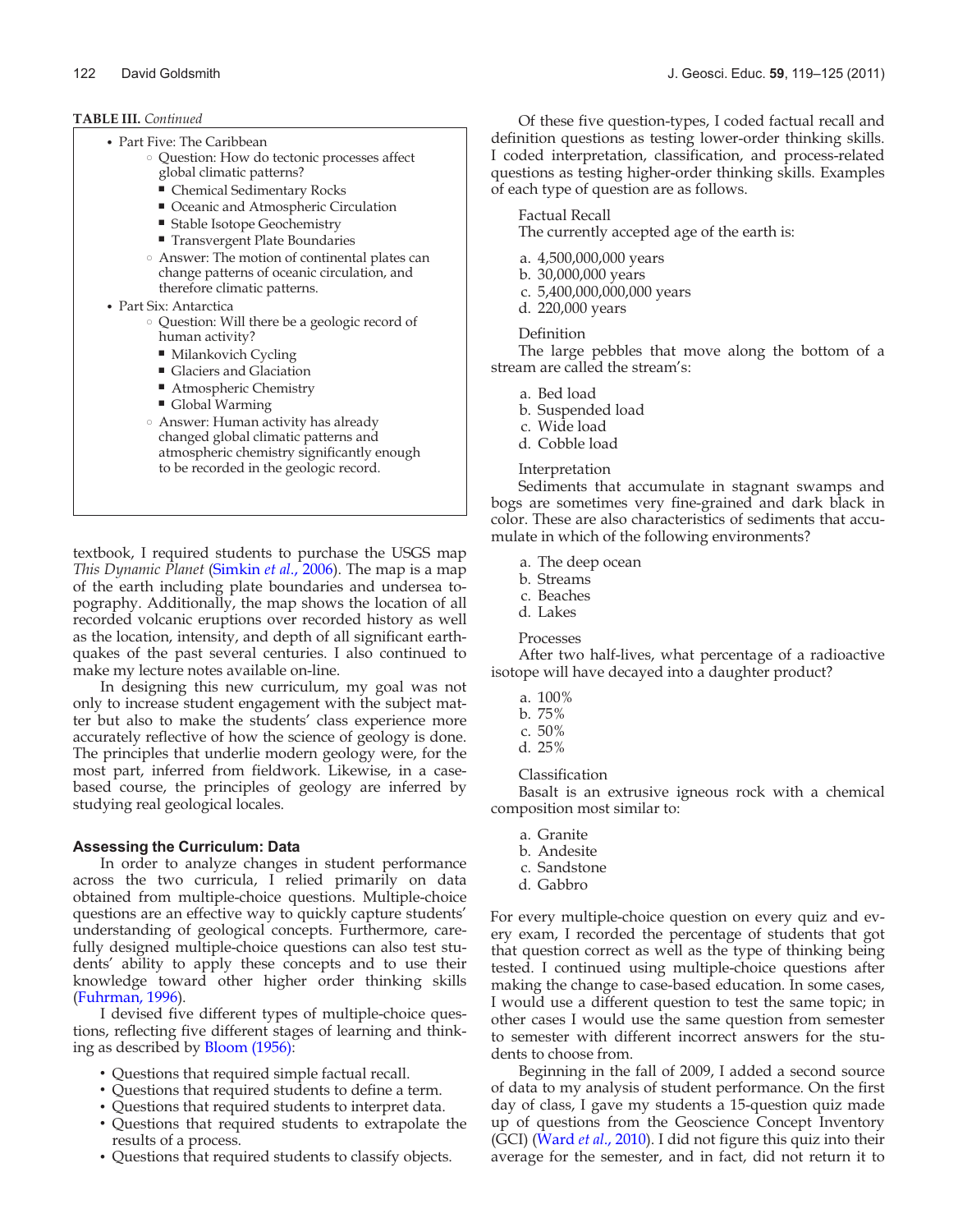vidual student learning over the semester. Since the GCI website contains results of similar evaluations from across the country, this data allowed me to compare my students' learning to that of students at other institutions. The GCI data also provided a way of checking the validity of my own multiple-choice results. The Geoscience Concept Inventory has been thoroughly vetted and has gone through multiple iterations of fine-tuning in order to ensure that the questions contain no discernable gender or ethnic bias (Ward et al[., 2010\)](#page-6-0).

#### Assessing the Curriculum: Analysis

In order to assess whether and how student understanding of the material changed along with the changing curriculum, I performed three different types of analysis. The first of these was a very broad-scale comparison of all of the responses my students gave to quiz and exam questions in the last year that I used the traditional curriculum versus the subsequent years of using the case-based curriculum.

For the purposes of this study, when I collected my multiple-choice data, I collected it at the question level, in order to maintain student privacy. In other words, for each question, I have a record of the percentage of the students in each year's class that got that question correct. I used a Student's T-test ([Sokal and Rohlf, 1995](#page-6-0)) to determine whether there was a significant difference in student performance across the two curricula. I used a standard, rather than pairwise T-test, because the questions were not identical from year to year, but rather tested identical concepts.

In addition to looking for large-scale changes in student understanding across curricula, I also looked more narrowly within question types. I broke out each of the five different types of questions and ran separate T-tests on each of these in order to look for statistically significant changes in student performance on questions that required different ways of thinking.

For my 2009 data, I also performed two different types of analyses using students' performance on the GCI-based pre-test and post-test for the semester. This data gave me the opportunity to see how students' understanding of basic concepts changed over the course of the semester. Previous studies using the GCI to compare pre-test and post-test scores have incorporated pairwise T-tests with linear regression [\(Libarkin and Anderson, 2005\)](#page-6-0) and have found that, nationwide, post-test scores are very highly correlated with pre-test scores. This is a depressing result, implying that, for the most part, students leave introductory geology classes with little more than the information with which they entered.

[Hake \(1998\)](#page-6-0) proposed an interesting alternative to simple change scores that eliminates the problem of high correlation between pre-test and post-test scores. Percent gain  $(\%)$  is a measure of students' improvement from pre-test to post-test relative to their maximum possible improvement. Mathematically it is expressed as

$$
\langle \% g \rangle = \frac{S_f - S_i}{S_{\text{max}} - S_i}
$$

where  $S_i$  is student's initial (pre-test) score,  $S_f$  is a student's final (post-test) score, and  $S_{\text{max}}$  is the maximum possible score that a student could score on the pre-test —in this case, 100%. Studies of over 6500 students across 62 different introductory college physics classes, have shown that  $\%g$  is a reliable metric of student improvement, with no demonstrable correlation to the prior knowledge reflected in their pre-test scores ([Hake, 1998\)](#page-6-0). In addition to the T-tests, I also calculated %g scores for my students and for the class as a whole.

#### Assessing the Curriculum: Results

Student's T-tests comparing how students performed on multiple-choice questions under a case-based versus traditional curriculum showed a statistically significant difference between the two populations. On average, 75% of students learning under a traditional curriculum got each question right, as opposed to 78% of students learning under a case-based curriculum. While this difference may seem small, the large sample size of questions and students leads to its significance ( $p < 0.05$ ).

The results of this analysis become more interesting when student performance is broken down by question type. Table [IV](#page-5-0) shows the percentage of students getting each different type of question correct under the traditional and case-based curricula. The entire shift in student learning from one curriculum to the next is being driven by improvement in answering questions that test classification, interpretation, and understanding of process. Each of these three question types shows significant  $(p < 0.05)$  improvement under the case-based curriculum. Students' ability to recall factual information also appears to increase under the case-based curriculum, although this increase is not statistically significant. Interestingly, the students' ability to define terms drops slightly, but significantly, under the case-based curricu $lum (p < 0.05)$ .

Finally, comparing pre-test and post-test results from the GCI-based quiz that I gave to students in 2009 also shows that significant learning had occurred under the case-based curriculum. Of the 46 students who took both the pre-test and the post-test, all 46 scored better on the post-test. Students' mean score on the pre-test was 7.35 questions correct out of 15, almost identical to the national average of between 7.2 and 7.3 [\(Libarkin and](#page-6-0) [Anderson, 2005\)](#page-6-0). On the post-test, the students' mean score was 11.67 questions correct. A pairwise Students' T-Test shows that this result is significant with a p-value far less than 0.001.

While the T-tests and change scores are effective metrics demonstrating that my students learn under this new curriculum, percent gain scores show how much they have learned. Percent gain scores for the students in the 2009 class ranged from 0.25 to 1.00, with a mean and median of 0.67 and a mode of 0.8. Previous studies in physics research have delineated a %g score of 0.3 as the division between low and medium levels of learning and 0.7 as the division between medium learning and high learning [\(Hake, 1998\)](#page-6-0). Of the 47 students who took my introductory geology class using a case-based method, 20 (43%) achieved a high level of learning, 26 (55%) achieved a medium level of learning, and only 1 (2%) achieved a low level of learning.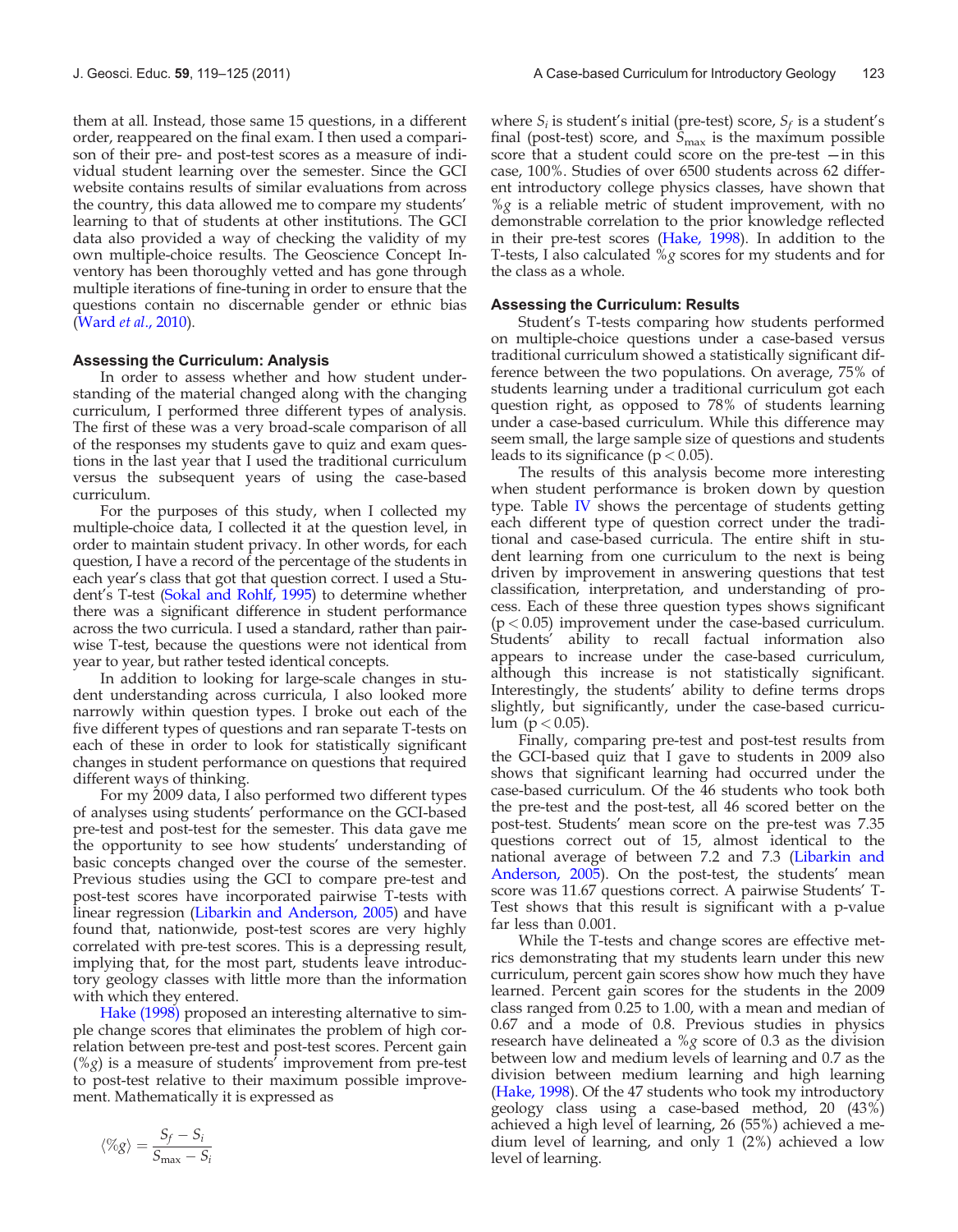<span id="page-5-0"></span>TABLE IV: Percentage of students answering quiz and exam questions correctly under a traditional and a case-based curriculum. Students learning under a case-based curriculum have a statistically significant (p < 0.05) improvement in overall performance and in their ability to apply higher order thinking skills to the study of the earth. There is a statistically significant decrease in students abilities to define terms, but when taken as a whole, lower order thinking skills show no significant change across curricula.

| Question type                      | Traditional curriculum (%) | Case-based curriculum (%) | Change $(\%)^a$ |
|------------------------------------|----------------------------|---------------------------|-----------------|
| Classification                     | 67.2                       | 76.3                      | $+9.1%$         |
| Interpretation                     | 72.8                       | 75.2                      | $+2.4%$         |
| Processes                          | 70.8                       | 75.3                      | $+4.5%$         |
| Definition                         | 78.6                       | 75.1                      | $-3.5%$         |
| Factual recall                     | 86.2                       | 87.0                      | $+0.8\%$        |
| Overall change                     | 75.1                       | 77.7                      | $+2.6%$         |
| Lower-order thinking <sup>b</sup>  | 82.4                       | 81.1                      | $-1.3\%$        |
| Higher-order thinking <sup>c</sup> | 70.3                       | 75.6                      | $+5.3%$         |

<sup>a</sup>Change scores in boldface are statistically significant at  $p < 0.05$ .<br><sup>b</sup>Lower order thinking questions are those that test students' abil

Lower order thinking questions are those that test students' abilities to recall definitions and simple facts. c Higher order thinking questions are those that test students' abilities to classify objects, interpret data, and extrapolate the results of processes.

#### **Generalizability**

This analysis tracks the learning of students in one specific case-based introductory geology course. This particular course is typically composed of 25 students per section and is taught at a small, selective liberal arts college. Since this class qualifies as part of Westminster College's core Liberal Education program, the student population is a mix of both science and non-science majors and has demographics very similar to the college as a whole (54% female, 42% out of state, 23% students of color). Classes meet twice a week for 75 min. Since there is no dedicated lab time for this class, class sessions are a mix of traditional lectures broken up with in-class demonstrations.

While this class is obviously not representative of all college and university level introductory geology classes, there is good reason to believe that the case-based curriculum is broadly generalizable across a wide range of class formats. The fact that I primarily use a traditional lecture format for the class means that this curriculum could easily be used for classes with much larger enrollments. Furthermore, while the order of topics covered in this class is different from the order of topics covered in a traditional geology class, it is worth reiterating that the topics themselves are still the same. As a consequence, existing lab courses could conceivably be transformed into case-based courses without significant change to existing lab activities.

One way in which faculty at other institutions may wish to alter this curriculum is through the actual selection of cases. I chose the Great Salt Lake as the case study for the first part of the class, not only because it is an exceptional case study in weathering, hydrological cycling, and chemical sedimentation, but also because it is a local case. There is ample room within this curriculum to choose case studies that fit particularly well either with an institution's geography, or perhaps with a larger departmental learning goal. As examples, a school in the northeast might explore the consequences of acid rain in the Adirondacks as its first case study. On the other hand, a school whose introductory geology class is part of an environmental studies

major, rather than a geology major, may prefer to use the depletion of the Aral Sea. Either of these cases would provide opportunities to teach the same concepts as the Great Salt Lake.

# **DISCUSSION**

Students who took introductory geology using a casebased curriculum performed better than students who took the same class, from the same professor, with the same available resources, using a traditional curriculum. Furthermore, these students also showed unanimous improvement in their understanding of geological concepts on post-tests relative to pre-tests. What makes this degree of learning even more remarkable is the type of questions that drives the trend.

The majority of student improvement comes from questions that test their abilities to classify objects, synthesize information, and extrapolate from known processes. These are all higher-order thinking skills (sensu [Bloom, 1956\)](#page-6-0). While there is a small increase in students' ability to recall factual information, it is not statistically significant. This demonstrable improvement in higherorder thinking skills indicates that under a case-based curriculum, students are not only learning more about the earth, they are also learning to think more deeply about the earth. Given these generally positive learning outcomes, even the statistically significant drop in students' ability to define geologic terms may not necessarily be a troubling result.

One possible explanation for this drop in definitional ability is the fact that students are simply devoting more of their time and energy to learning concepts and processes than to learning terms. This interpretation would be consistent with the increase in higher order thinking skills described above. One other possibility is the fact that I have changed the status of the textbook in my class from required to recommended. In informal discussions that I have had with many of the students in my class, I have learned that very few of them actually